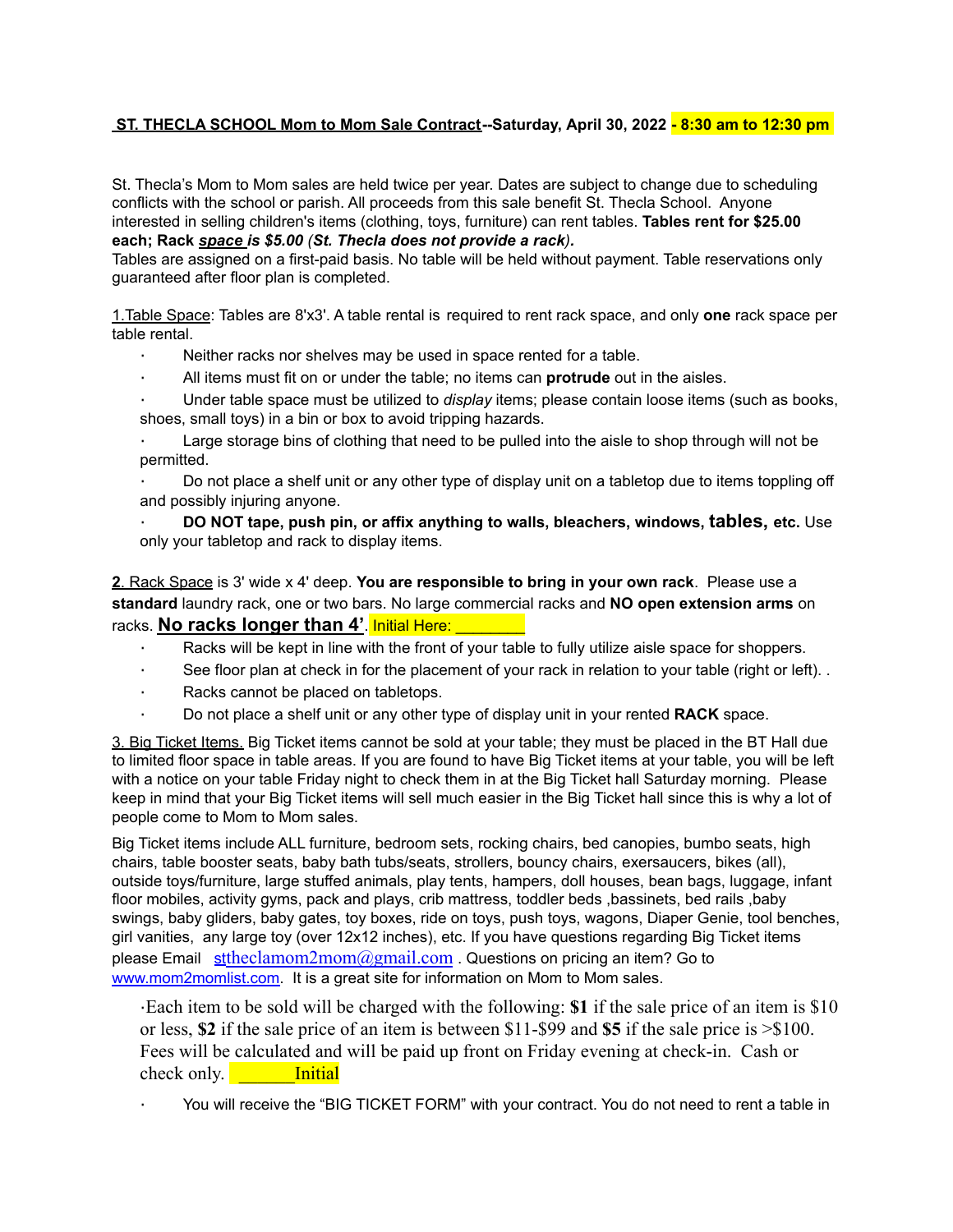order to sell your Big Ticket items. Complete the Big Ticket form with complete description and price for each item you **plan** to sell at the sale. Mail the form to St. Thecla no later than 2 weeks before the sale via regular mail to St**. Thecla Mom to Mom Sale—BTF; 20740 S. Nunneley, Clinton Township, MI 48035 or** email the required information to [sttheclamom2mom@gmail.com](mailto:sttheclamom2mom@gmail.com)--Type BIG **TICKET in the subject line.** Retain a copy for your records.

∙ Include ANY item you *may* want to sell at the sale. The information you provide will be keyed into a database from which price labels will be printed and provided to you at Set up Friday (day before the sale). Remember: You will be able to delete items you decide NOT to sell, but you cannot make ADDITIONS.

∙ All BigTicket items must be checked in to the Big Ticket Hall **on Friday evening ONLY.** We cannot accept ANY Big Ticket items on Saturday morning, please make sure you have everything to check in on Friday night. If you cannot come on Friday night, you will need to arrange for someone to come for you. Unfortunately, we can no longer accept any Big Ticket items on Saturday morning.

∙ All big ticket items must be brought in via the East *doors by the swing sets*. Please look for the sign for Big Ticket Check In. (Please do not bring them in via the Activity Center, Gathering Space or Gym).

∙ See a volunteer to obtain your price labels/stickers. Apply the labels to your items and take them to the volunteer in the Big Ticket Hall checking them in on the computer.

∙ **NO Shopping the Big Ticket Hall on Friday evening.** Volunteers need the uninterrupted time to organize and prepare for Saturday's sale.

See the sale organizer if interested in purchasing a really LARGE item on Friday evening (i.e. beds, dressers, train tables, etc.). Some exceptions may be made to free space in the big ticket hall.

∙ Pay out on Saturday for your sold Big Ticket items will occur *as soon after the sale as possible.* A picture ID will be required to obtain your pay out. **You have the option of receiving a mailed money order vs. waiting for payout, please note this on Big Ticket form; advise a volunteer you wish to collect your unsold items and receive a check.**

Please understand that there are over **600** items in the Big Ticket hall; we attempt to determine everyone's sold items and payout as efficiently & accurately as possible. Your patience is greatly appreciated.

3. Sale Set up: Set up is **Friday evening ONLY** between 6:00 -8:00pm. Set up on Saturday morning is no longer permitted. Our sale is too large to accommodate set up on Saturday morning

∙ **Check in with the volunteer at the entrance of the room where your table is located**

∙ **Check In no later than 7pm Friday to set up.** Please contact the organizer by Thursday prior to the sale if an emergency arises and you cannot set up Friday. Otherwise, your table will be **resold** at 7pm Friday and you will be unable to receive a refund. Bring in your **table** items via the outside entrance of your assigned room. (Example: If you have a table in the gym, bring your items in through the outside gym doors.) It will make it easier on you so you won't have to carry your items far.

∙ Children (during setup and the sale): If you *must* bring children, they must be supervised & remain (please!) at your table. To avoid injury and to keep the aisles clear, have the children sit *behind your table.* No children allowed on the stage or bleachers.

∙ Do not touch items on a table unless the table renter is present.

∙ After setting up, place a twin sheet or tablecloth over your table to ensure your items are undisturbed during your absence.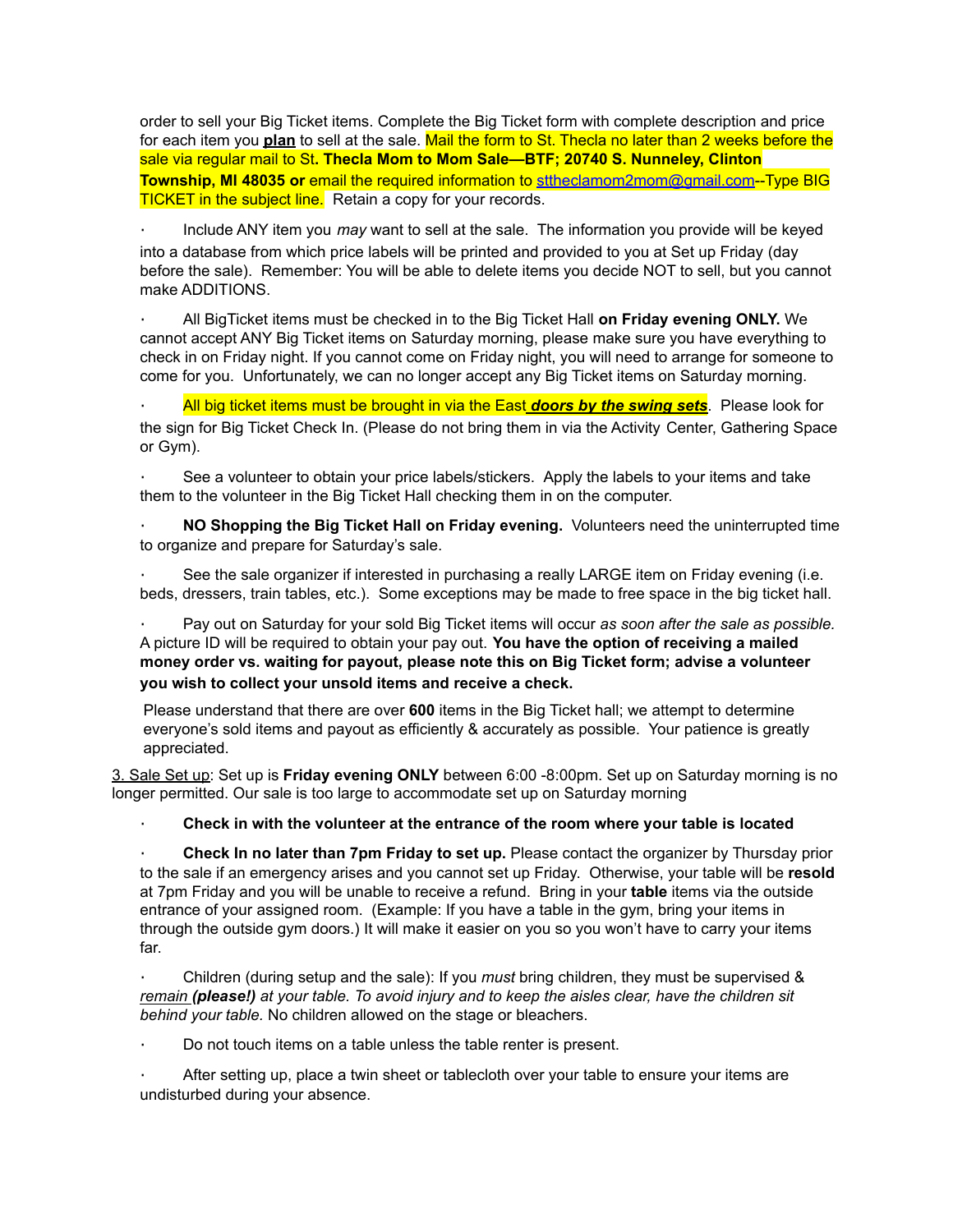## 4. Saturday, Sale Day**:**

We will no longer have a shuttle for the sale. Please park in the front lot, leaving the closer parking spots for our shoppers. You may also park in the gym parking lot, but keep in mind, you will have to walk around to the Activity Center doors to check in. The gym doors will be locked.

### ∙ **On sale day, check in at the Activity Center or Gym. Please check in by 7:45 am. \*\*GYM DOORS WILL BE LOCKED AFTER 7:45 a.m\*\*\*\*\***

**Preshopping** is for table renters only. Preshopping time will be 7:45-8:15a.m. Saturday morning.

∙ You agree to have ONE adult helper. A name tag will be available for you and another adult (helper). No one (helper/lunch delivery person / replacement) will be admitted FREE during the sale without the ticket provided.

∙ Do not begin to pack up any items on Saturday **before 12:30 p.m.** to ensure all shoppers have fair opportunity to shop. A lot of shoppers come towards the end of sales in hopes for better deals. They are still charged the \$2 admission fee, and if we advertise 140 tables, they want all tables open.

**For Vendors Only-**since we advertise our sale on the Mom2Momlist.com website, we are only allowed 10% of our tables to be vendor tables. This only allows us to have a maximum of 14 vendor tables per sale. We will accommodate you on a first come first serve basis. As a courtesy, we will only allow one representative per company per sale. If you are a duplicate company, we will place you on a wait list and contact you should the representative of the same company cancels.

Refunds will be given only:

1. If cancellations are made greater than 14 days before the sale date AND

2. your table can be resold. **Questions? Email** [sttheclamom2mom@gmail.com](mailto:sttheclamom2mom@gmail.com)

**KEEP ABOVE INFO TO REFERENCE SET UP TIMES AND OTHER DETAILS.**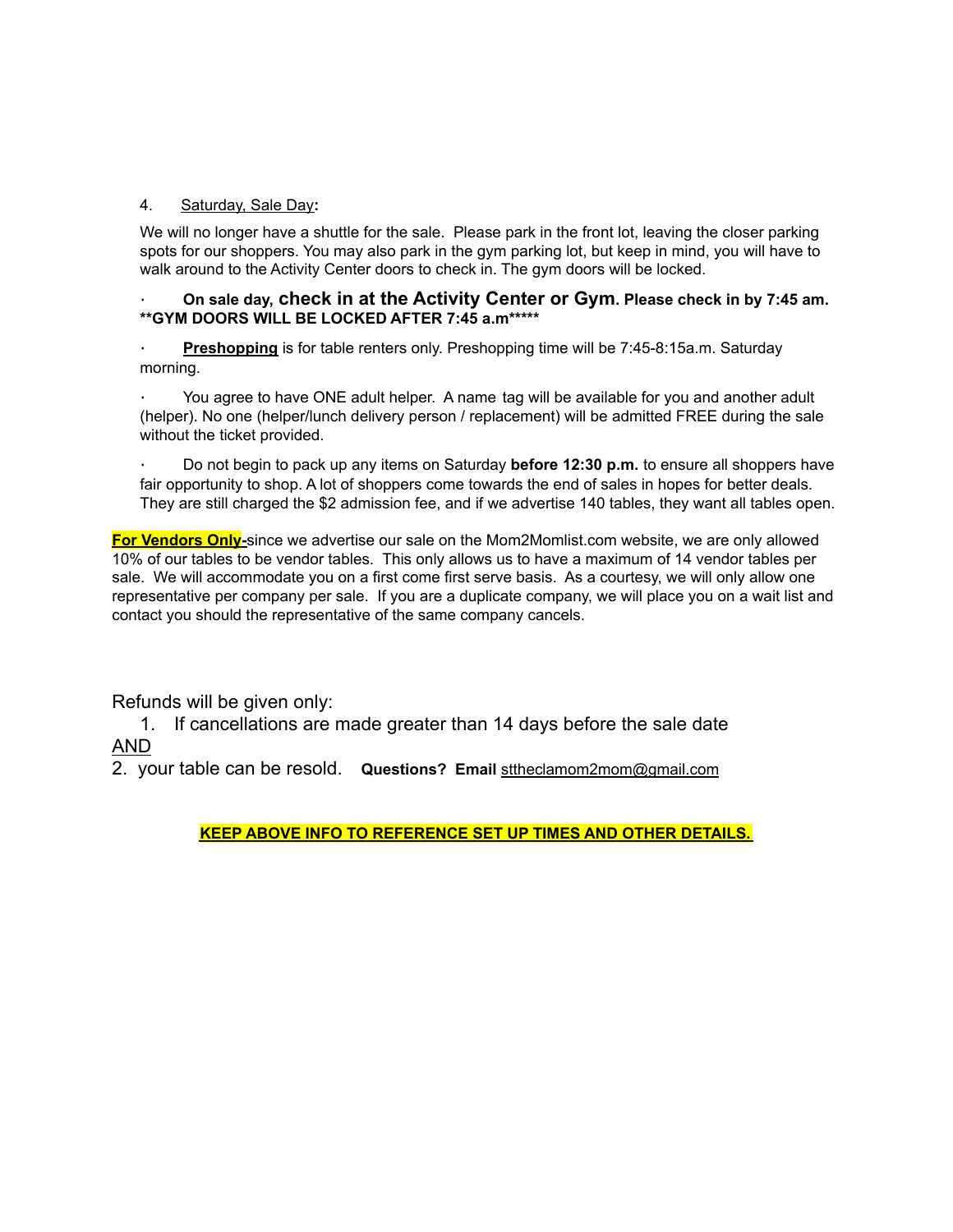#### **Print this page and submit only to reserve your table(s).**

#### **St. Thecla School MOM to MOM Sale Contract**

I would like to rent \_\_\_\_\_table(s) for \$25.00 each **\*\*\*\*\*\*\*\*\*\*WE CAN ONLY ACCEPT CHECKS IN BLUE OR BLACK INK. (CHECKS WILL BE CASHED AS CONTRACTS ARE ACCEPTED, THIS IS NEW, THEY WILL NO LONGER BE CASHED AFTER THE FLOOR PLAN IS COMPLETE. )\*\*\*\*\*\*\*\*\*\*\*\* L** I will have large items to sell. I would like to rent The Track space(s) for \$5.00 each. Rack Space requests cannot always be accommodated due to limited space. First come, first serve. You will be advised as soon as possible upon completion of the floor plan if we cannot accommodate your request for a rack and a refund will be provided. I do not wish to rent a table, but have Big Ticket items to sell. Bring in items Friday night and unsold items must be picked up following the sale or can be donated (see Big Ticket form) <u>\_\_\_\_</u>I am a vendor-Company Nam<mark>e\_\_</mark> **The I** prefer a table in the Gym (approximately 75 tables)  $\blacksquare$  I prefer a table in the Activity Center (approximately 45 tables) **The Integral of the Set and Tena** Space (no racks offered in the Gathering Space) Total amount enclosed: \_\_\_\_\_\_\_\_\_\_\_\_(checks payable to **St. Thecla School**)\*\* If possible, please assign my table(s) next  $\frac{\text{to}}{\text{...}}$ I understand St. Thecla is not responsible (will not pay you) for ANY items that may be lost, damaged or stolen. Also, I understand I will forfeit the opportunity to sell at future St. Thecla sales if I do not comply with all guidelines of **this contract.**

| Name:                           |       |
|---------------------------------|-------|
|                                 |       |
|                                 |       |
| City, Zip: ___________          |       |
| Phone #: ______________________ |       |
|                                 |       |
| Email                           |       |
| Signature:                      | Date: |